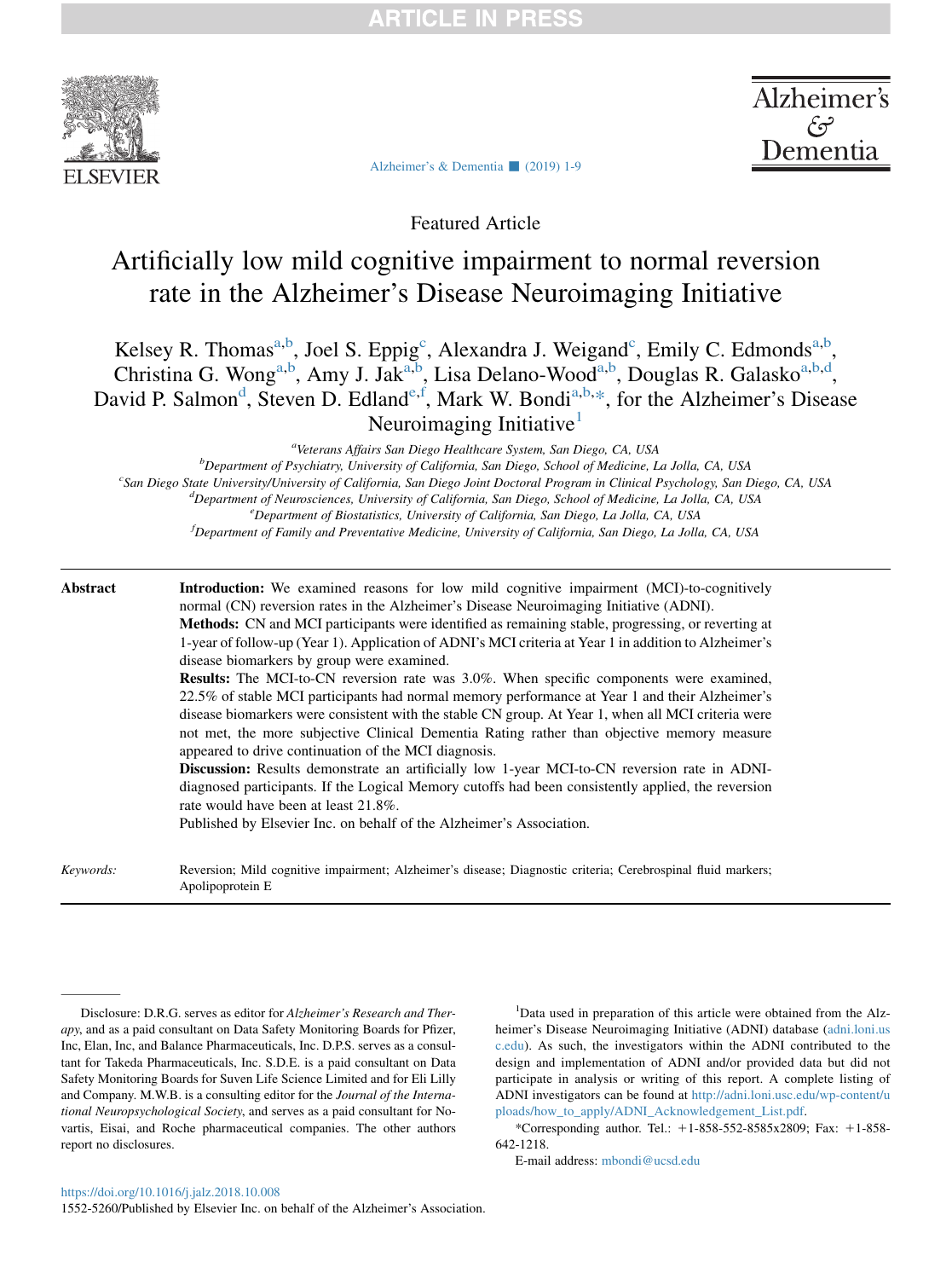#### 1. Introduction

Mild cognitive impairment (MCI) represents a transitional stage between normal cognitive aging and the onset of dementia, including Alzheimer's disease (AD) [\[1,2\].](#page-7-0) However, not all who are diagnosed with MCI exhibit progressive decline—many remain at the level of MCI and a significant portion (up to 30%–50%) revert to a cognitively normal (CN) state, depending on diagnostic criteria [\[3,4\].](#page-7-0) Recent meta-analyses found reversion rates of 18% [\[5\]](#page-8-0) and 24% [\[6\]](#page-8-0), with community-based studies containing a greater proportion of "reverters" (31%) than clinically based studies  $(14\%)$  [\[6\].](#page-8-0) In stark contrast, 1-year reversion rate within the Alzheimer's Disease Neuroimaging Initiative (ADNI) was previously estimated at 2.2% [\[7\].](#page-8-0)

ADNI's MCI diagnostic criteria are relatively consistent with the conventional criteria of Petersen et al. and Winblad et al. [\[7–9\]](#page-8-0). Specifically, ADNI relies on subjective cognitive complaint, global cognitive screening, a self-informed and study partner–informed global functioning interview, and one memory measure [\[7\]](#page-8-0). Alternative neuropsychological actuarial MCI criteria [\[10,11\]](#page-8-0) have reliably identified a large proportion of individuals with "false-positive" MCI diagnoses who, despite receiving a diagnosis of MCI in ADNI, exhibit biomarker profiles, neuropsychological performance, and functional trajectories most consistent with CN participants  $[11–16]$ . The susceptibility of these diagnostic errors and the lack of clear guidelines for the application of the individual components of ADNI's MCI criteria at follow-up occasions suggest that the basis of the very low 1-year MCI-to-CN reversion rate warrants further investigation.

Therefore, we comprehensively examined (1) 1-year diagnostic stability and reversion rates in ADNI, (2) possible explanations for ADNI's very low reversion rate, and (3) how stable MCI participants who would have been better classified as reverters differed from other stable MCI participants in terms of biomarkers, cognition, depressive symptoms, and rates of progression to dementia. We hypothesized, based on previous work in ADNI [\[7\]](#page-8-0), that (1) we would replicate the low MCI-to-CN reversion rates with a larger ADNI sample, (2) diagnoses at the 1-year follow-up examination (Year 1) would be driven more by clinical judgment (i.e., Clinical Dementia Rating [CDR]) than objective memory performance, and (3) those participants who were diagnosed as stable MCI despite having normal objective memory performance at Year 1 would have biomarker profiles and progression rates that are more similar to stable CN participants than stable MCI participants.

#### 2. Methods

Data used in the preparation of this article were obtained from the ADNI database ([adni.loni.usc.edu\)](http://adni.loni.usc.edu). ADNI was launched in 2003 as a public-private partnership. The primary goal of ADNI has been to test whether serial magnetic resonance imaging, positron emission tomography (PET), other biological markers, and clinical and neuropsychological assessment can be combined to measure the progression of MCI and early AD. For up-to-date information on ADNI, see [www.adni-info.org](http://www.adni-info.org). This study was approved by the Institutional Review Boards at each of the participating institutions, and written informed consent was obtained from all participants or authorized representatives at each site.

### 2.1. Participants

Specific enrollment criteria for ADNI have been described elsewhere [\[7\]](#page-8-0). All nondemented ADNI participants from ADNI 1, ADNI GO, and ADNI 2 cohorts who completed a baseline and 1-year neuropsychological assessment were considered for analyses (total  $N = 1208$ ). [Table 1](#page-2-0) shows the specific ADNI diagnostic criteria for distinguishing CN, MCI, and AD participants [\[7,17\].](#page-8-0) At baseline, all MCI participants were considered "amnestic" (single domain or multidomain) except two participants who were considered "nonamnestic" MCI (one progressed to AD at Year 1, one remained MCI at Year 1).

### 2.2. Procedure

#### 2.2.1. Components of diagnostic criteria

For CN and MCI participants, cutoffs for the Mini-Mental State Examination (MMSE; general cognition), Logical Memory II (LM; memory), and CDR (global function) were examined in more detail to determine whether these individual components were applied at Year 1 and which components of the diagnostic criteria were prioritized when cutoffs for all three components were not met. For these analyses, the diagnostic criteria components/cutoffs were based on those shown in [Table 1](#page-2-0). For MCI participants, the early MCI (E-MCI) LM cutoffs (rather than the late MCI [L-MCI] cutoffs) were used because, depending on the phase of ADNI, the MCI LM cutoffs varied, and the E-MCI cutoffs are the most diagnostically inclusive (i.e., more MCI participants will meet the less-strict cutoffs than if the L-MCI cutoffs were used). Importantly, only the CDR component had fully independent cutoffs for CN and MCI participants because there was overlap between the CN and E-MCI LM component and complete overlap between CN and MCI on other criteria (e.g., MMSE) except for the subjective complaint.

#### 2.2.2. Additional measures

A large subset of participants underwent a baseline lumbar puncture (CN,  $n = 289$ ; MCI,  $n = 581$ ). AD cerebrospinal fluid (CSF) marker positivity was examined by diagnostic group, and biomarkers were measured using Elecsys immunoassays. Cutoff scores proposed by Hansson et al. [\[18\]](#page-8-0) and optimized for ADNI were used to determine biomarker positivity: <976.6 pg/mL for amyloid  $\beta$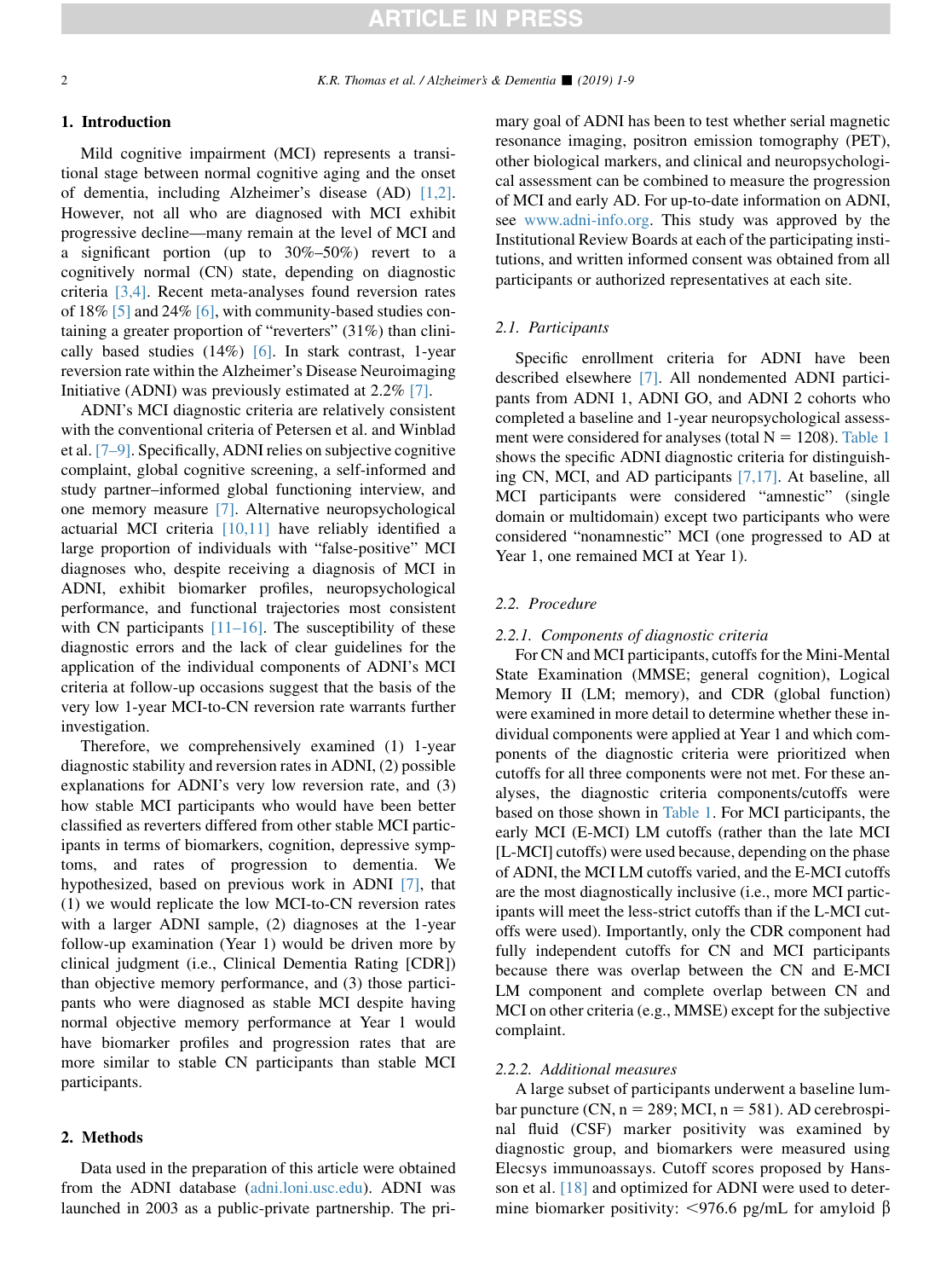## **ARTICLE IN PRESS**

<span id="page-2-0"></span>

| Table 1                                                                                            |  |
|----------------------------------------------------------------------------------------------------|--|
| Specific components of ADNI classification criteria to distinguish CN, early MCI, late MCI, and AD |  |

| Component                                  | <b>CN</b>                                                                                                        | Early MCI                                                                                                                  | Late MCI                                                                                                                   | AD.                                                                                                    |
|--------------------------------------------|------------------------------------------------------------------------------------------------------------------|----------------------------------------------------------------------------------------------------------------------------|----------------------------------------------------------------------------------------------------------------------------|--------------------------------------------------------------------------------------------------------|
| Subjective complaint                       | None, aside from those<br>common to other normal<br>subjects of that age range                                   | Yes, by subject (verified by<br>study partner) or study<br>partner or clinician                                            | Yes, by subject (verified by<br>study partner) or study<br>partner or clinician                                            | Yes, by subject (verified by<br>study partner) or study<br>partner or clinician                        |
| $MMSE*$                                    | >24                                                                                                              | >24                                                                                                                        | >24                                                                                                                        | $20-26$ (Inclusive)                                                                                    |
| LM                                         | $>9$ for 16+ y of education<br>$>5$ for 8–15 y of education<br>$>$ 3 for 0–7 y of education                      | $9-11$ for $16+$ y of education<br>$5-9$ for $8-15$ y of education<br>$3-6$ for 0-7 y of education                         | $\leq$ 8 for 16+ y of education<br>$\leq$ 4 for 8–15 y of education<br>$\leq$ 2 for 0–7 y of education                     | $\leq$ 8 for 16+ y of education<br>$\leq$ 4 for 8–15 y of education<br>$\leq$ 2 for 0–7 y of education |
| <b>CDR</b>                                 | $CDR = 0$                                                                                                        | $CDR = 0.5$                                                                                                                | $CDR = 0.5$                                                                                                                | $CDR = 0.5$ or 1.0                                                                                     |
|                                            | Memory Box score must be 0                                                                                       | Memory Box score of at least<br>0.5                                                                                        | Memory Box score of at least<br>0.5                                                                                        |                                                                                                        |
| General cognition and<br>functional status | CN, based on the absence of<br>significant impairment in<br>cognitive functions or<br>activities of daily living | General cognition and<br>functional performance<br>sufficiently preserved such<br>that a diagnosis of AD<br>cannot be made | General cognition and<br>functional performance<br>sufficiently preserved such<br>that a diagnosis of AD<br>cannot be made | NINCDS/ADRDA criteria for<br>probable AD                                                               |

Abbreviations: AD, Alzheimer's disease; ADNI, Alzheimer's Disease Neuroimaging Initiative; CDR, Clinical Dementia Rating; CN, cognitively normal; LM, Logical Memory; MCI, mild cognitive impairment; MMSE, Mini-Mental State Examination; NINCDS/ADRDA, National Institute of Neurological and Communication Disorders and Stroke/Alzheimer's Disease and Related Disorders Association.

NOTE. LM impairment was based on education-adjusted cutoffs on one paragraph of the LM II subscale of the Wechsler Memory Scale—Revised (maximum score of 25). Late MCI criteria were the only MCI criteria for ADNI 1 phase; early MCI criteria were only included in ADNI GO and ADNI 2 phases. This table was adapted from the procedure manuals for ADNI 1, ADNI GO, and ADNI 2 available at [http://adni.loni.usc.edu/methods/documents/.](http://adni.loni.usc.edu/methods/documents/)

\*MMSE exceptions may be made for subjects with <8 years of education at the discretion of the project director.

 $(1-42)$  (A $\beta$ ),  $>$ 0.0251 pg/mL for the hyperphosphorylatedtau (p-tau)/ $\mathbf{A}\beta$  ratio, and  $\mathbf{0.27}$  pg/mL for the total-tau (t $tau/AB$  ratio. Participants with at least one apolipoprotein E (APOE) ε4 allele were also considered at risk (i.e., ε4 positive). The MMSE was used to measure global cognition, and the Geriatric Depression Scale (GDS) was used to measure depressive symptoms. The Rey Auditory Verbal Learning Test (AVLT) delayed recall score was used as a second measure of memory, in addition to LM, in post hoc analyses.

#### 2.3. Statistical analyses

Baseline demographic and clinical characteristics by group (CN and MCI) were compared using independent  $t$ tests or  $\chi^2$  tests. Group differences in AD biomarker positivity were examined using  $\chi^2$  tests. Group differences in LM were examined using a one-way analysis of variance, and MMSE and depressive symptoms were examined using Kruskal-Wallis tests; Bonferroni corrections were used for multiple comparisons. A Cox regression adjusting for age, sex, and education was used to determine the hazard ratio (HR) and 95% confidence interval (CI) of progression to dementia. In these analyses, time-to-dementia was the number of months from the baseline assessment to the assessment when the participant first met criteria for dementia. Participants who did not progress to dementia during their follow-up period (range of follow-up, 12–60 months) were censored at their last visit. Kaplan-Meier curves were used to show the rate of progression to dementia by group. A post hoc mixed between-within analysis of variance examining the change in memory scores (LM and AVLT) from baseline to Year 1 by group, with Bonferroni-corrected

post hocs, assessed for differential practice effects/regression to the mean.

#### 3. Results

#### 3.1. Baseline characteristics

At baseline, there were 420 CN and 788 MCI participants based on ADNI diagnoses. CN and MCI diagnostic groups significantly differed from one another on all demographic, functional, neuropsychological, and biomarker data examined [\(Table 2](#page-3-0)).

#### 3.2. Classification at Year 1

Examination of stability, progression, and reversion using ADNI's reported diagnoses showed that among participants classified as CN at baseline (N = 420), 403 (96.0%) remained CN, 17 (4.0%) progressed to MCI, and 0 (0%) progressed to dementia at Year 1. Of those who were classified as MCI at baseline ( $N = 788$ ), 661 (83.9%) remained MCI, 24 (3.0%) reverted to CN, and 103 (13.1%) progressed to dementia at Year 1. Stability, progression, and reversion rates for longer follow-up durations (e.g., baseline to Year 2, baseline to Year 3, and so forth) for CN and MCI participants are included in [Supplementary Tables 1 and 2](#page-7-0).

#### 3.3. Follow-up on ADNI criteria

#### 3.3.1. Components of criteria

At baseline, 99.5% of CN participants met all three required components of the CN criteria that were examined. At Year 1, however, 14.5% of stable CN participants did not meet all three components of the criteria (1 component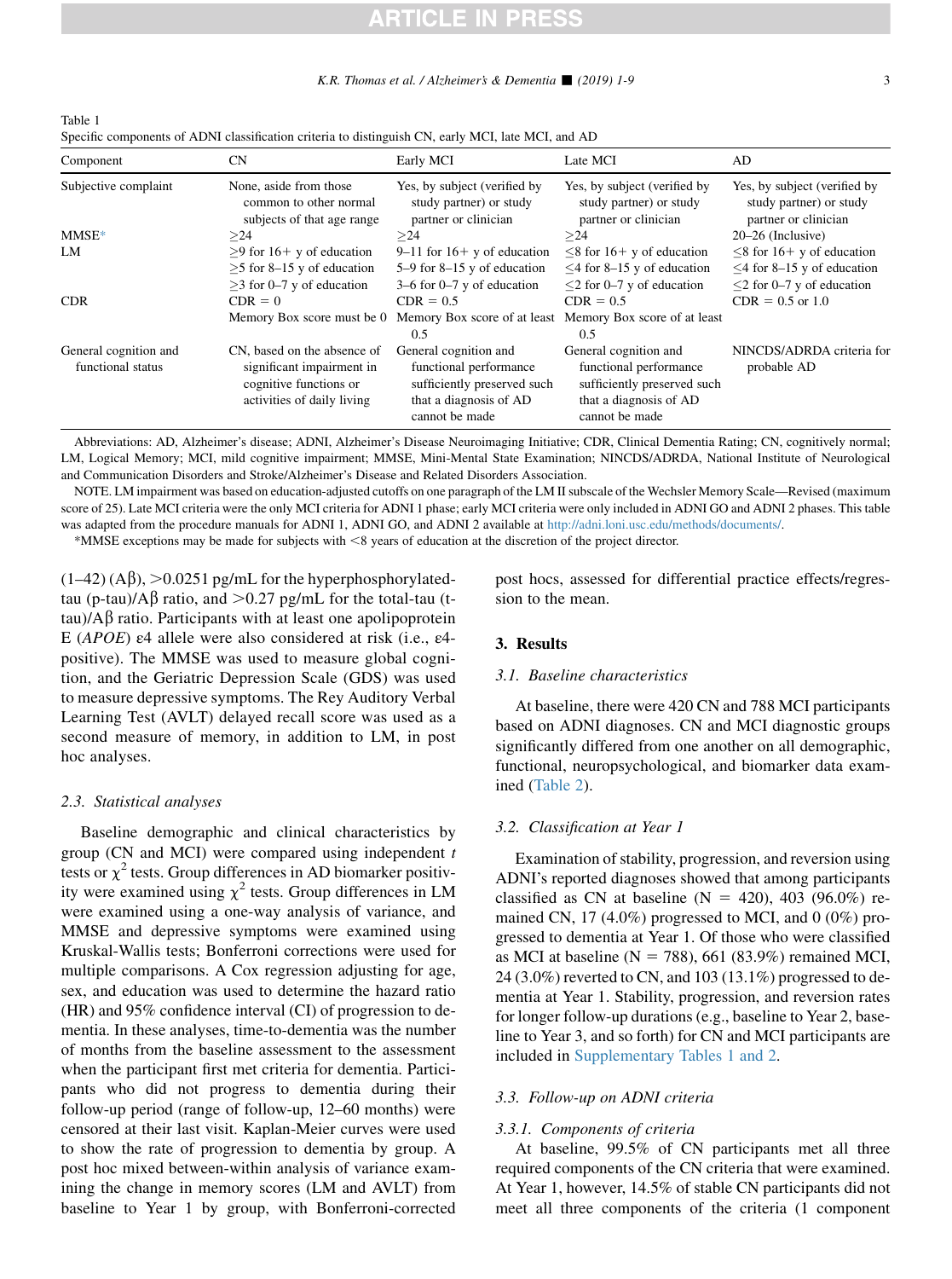<span id="page-3-0"></span>Table 2 Baseline demographic and clinical characteristics (mean [SD] or %) by group

| ு - - - -                 |                  |                  |           |
|---------------------------|------------------|------------------|-----------|
| Variable                  | $CN (N = 420)$   | $MCI(N = 788)$   | $P$ value |
| Age                       | 74.70 (5.76)     | 73.18 (7.54)     | < 0.001   |
| Education                 | 16.34(2.67)      | 15.99 (2.81)     | .036      |
| Female $(\% )$            | 48.9%            | 40.8%            | .007      |
| <b>GDS</b>                | 0.76(1.08)       | 1.68(1.43)       | < 0.001   |
| <b>MMSE</b>               | 29.07(1.14)      | 27.61 (1.80)     | < 0.001   |
| $CDR = 0.5$ (%)           | 0.5%             | 99.7%            | < 0.001   |
| CDR Memory = $0.5$ (%)    | 0.6%             | 96.9%            | < 0.001   |
| <b>FAO</b>                | 0.22(0.94)       | 3.14(4.06)       | < 0.001   |
| Logical Memory II (raw)   | 13.16(3.30)      | 5.68(3.42)       | < 0.001   |
| AVLT delayed recall (raw) | 7.56(3.89)       | 3.90 (3.86)      | < 0.001   |
| Aβ                        | 1352.57 (659.56) | 1013.88 (553.69) | < 0.001   |
| $p$ -tau/A $\beta$        | 0.02(0.02)       | 0.04(0.03)       | < 0.001   |
| t-tau/A $\beta$           | 0.23(0.18)       | 0.36(0.27)       | < 0.001   |
| p-tau                     | 21.70 (8.91)     | 27.81 (14.19)    | < 0.001   |
| t-tau                     | 236.39 (87.09)   | 287.19 (126.30)  | < 0.001   |
| APOE $\varepsilon$ 4+ (%) | 27.6%            | 51.1%            | < 0.001   |
|                           |                  |                  |           |

Abbreviations: A $\beta$ , amyloid  $\beta$ ; APOE, apolipoprotein E; AVLT, Rey Auditory Verbal Learning Test; CDR, Clinical Dementia Rating; CN, cognitively normal; FAQ, Functional Activities Questionnaire; GDS, Geriatric Depression Scale; MCI, mild cognitive impairment; MMSE, Mini-Mental State Examination; p-tau, hyperphosphorylated tau; SD, standard deviation; t-tau, total tau.

NOTE. For the cerebrospinal fluid markers, the CN group had  $n = 289$ and MCI group had  $n = 581$ .

 $n = 4, 1.1\%$ ; 2 components  $n = 53, 13.5\%$ ). Table 3 shows the decomposition of the specific ADNI criteria components (MMSE, CDR, and LM) at Year 1.

Given the very low baseline-to-Year 1 reversion rate (3.0%), we examined specific components of ADNI's MCI criteria (MMSE, CDR, and LM) to determine if there was a subgroup of stable MCI participants who might have

Table 3

Specific components of the criteria met at year 1 for stable CN and stable MCI groups

|                             | Stable CN $(N = 392)$ | Stable MCI ( $N = 659$ )<br>$N(\%)$ |  |
|-----------------------------|-----------------------|-------------------------------------|--|
| Components                  | $N(\%)$               |                                     |  |
| 1 Component (total)         | $4/1.1\%$             | $15/2.3\%$                          |  |
| MMSE only                   | $0/0.0\%$             | 13/2.0%                             |  |
| CDR only                    | 3/0.8%                | 1/0.2%                              |  |
| LM only                     | 1/0.3%                | 1/0.2%                              |  |
| 2 Components (total)        | 53/13.5%              | 215/32.6%                           |  |
| $MMSE + LM$                 | 26/6.6%               | 32/4.9%                             |  |
| $CDR + LM$                  | $0/0.0\%$             | 35/5.3%                             |  |
| $MMSE + CDR$                | 27/6.9%               | 148/22.5%                           |  |
| 3 Components                |                       |                                     |  |
| $MMSE + CDR + LM$ 335/85.5% |                       | 429/65.1%                           |  |

Abbreviations: ADNI, Alzheimer's Disease Neuroimaging Initiative; CDR, Clinical Dementia Rating; CN, cognitively normal; LM, Logical Memory II, Delayed Recall of one paragraph; MCI, mild cognitive impairment; MMSE, Mini-Mental State Examination.

NOTE. CN had 11 participants and MCI had two participants who had missing data for one or more elements of the criteria, but were given an ADNI diagnosis. The MCI MMSE  $+$  LM only group included 10 participants with CDR = 1.0 and 22 participants with CDR = 0.

been better characterized as CN at Year 1 (i.e., possible reverters, not classified as such). At baseline, 99.0% of MCI participants met all three required components of the MCI criteria that were examined. At Year 1, however, about one-third (34.9%) of stable MCI participants did not meet all three components of the criteria (1 component  $n = 15, 2.3\%$ ; 2 components  $n = 215, 32.6\%$ ). Of the participants who did not meet all three criteria  $(N = 230)$ , the component that was most frequently not met at Year 1 was LM (64.3%; 148 of 230 MCI participants). Had those participants who did not perform at less than the LM cutoffs at Year 1 ( $MMSE + CDR$  only group) been instead diagnosed as CN at Year 1, the ADNI criteria would have shown a MCIto-CN reversion rate of  $21.8\%$  (see Fig. 1). This is a conservative estimate using the E-MCI criteria and not including the 15 participants (14 of whom did not meet the LM cutoffs) who only met one of the components of the MCI criteria at Year 1.

#### 3.3.2. Biomarker analyses

Because the LM component of the criteria was the most frequently unmet component at Year 1 among "stable" MCI participants, we examined AD-related CSF and genetic susceptibility markers and compared the  $MMSE + CDR$ only group (did not meet LM criteria at Year 1) to stable CN (CN at both baseline and Year 1) and stable MCI participants who met all three criteria at Year 1 ( $n = 429$ ).

The  $\chi^2$  analyses indicated significant differences between stable CN,  $MMSE + CDR$  only, and stable MCI participants on proportions of participants who were positive for  $A\beta$  $[\chi^2(2) = 59.89, P < .001]$ , p-tau/A $\beta$  ratio  $[\chi^2(2) = 74.24,$  $P < .001$ ], t-tau/A $\beta$  ratio [ $\chi^2(2) = 77.66, P < .001$ ], and at least one *APOE*  $\varepsilon$ 4 allele  $[\chi^2(2) = 57.88, P < .001]$ .



Fig. 1. Comparison of meta-analysis, ADNI-based diagnosis, and theoretical ADNI reversion at Year 1. Dark green bar represents the average reversion rate across studies from a recent meta-analysis [\[6\].](#page-8-0) Light green bar represents the baseline-to-Year 1 reversion rate based on the diagnoses in ADNI. Blue bar represents the theoretical ADNI reversion rate if the  $MMSE$  + CDR only group was classified as CN at Year 1 instead of MCI. Red box represents the 14% and 31% rate of reversion for clinical (14%) and community-based (31%) samples, respectively, found by a recent meta-analysis [\[6\].](#page-8-0) Abbreviation: ADNI, Alzheimer's Disease Neuroimaging Initiative.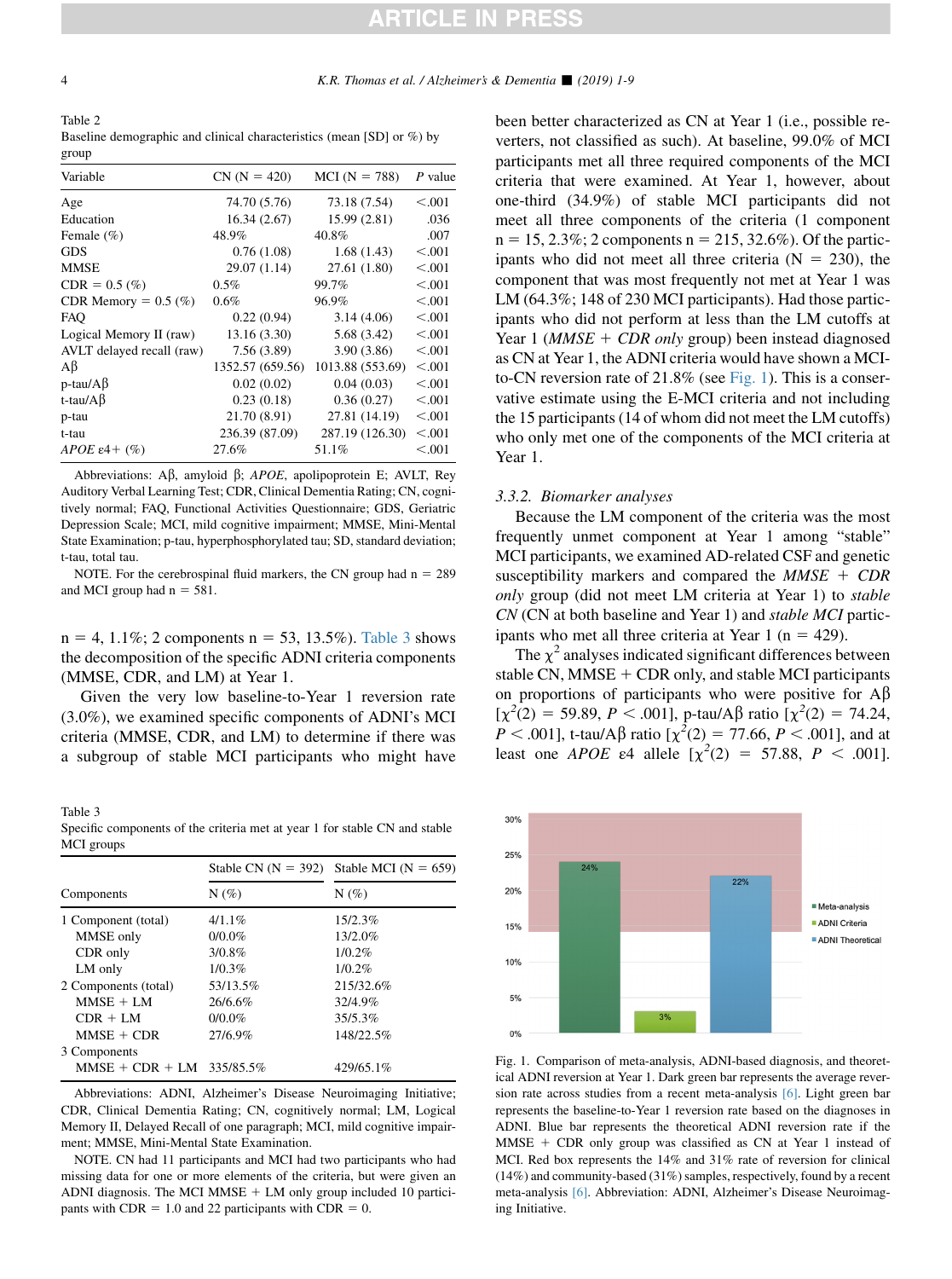Follow-up analyses revealed that only the stable MCI group differed from stable CN and MMSE  $+$  CDR only groups on AD biomarkers (all P values  $\leq$ .001), whereas the stable CN and MMSE  $+$  CDR only groups did not differ on any AD biomarkers (P values ranged from .202 to .992; see Fig. 2).

#### 3.3.3. Cognition and depressive symptom analyses

There were significant group differences in LM  $[F(2, \cdot)]$ 954) = 732.64, P < .001], MMSE [Kruskal-Wallis  $\chi^2(2) = 201.63, P < .001$ ], and GDS [*Kruskal-Wallis*  $\chi^2(2) = 85.45, P < .001$ ] scores. LM performance at Year 1 did not differ between the stable CN (mean  $= 13.66$ , standard deviation  $[SD] = 4.01$  and MMSE + CDR only (mean = 13.71, SD = 2.15) groups ( $P > .99$ ), but both groups performed better than the stable MCI group (mean = 4.93, SD = 3.46, *P* values <.001). MMSE scores did not differ between the stable CN (mean  $= 28.96$ ,  $SD = 1.30$ ) and MMSE + CDR only (mean = 28.80,  $SD = 1.43$ ) groups ( $P = .879$ ). However, the stable MCI group had a lower MMSE score (mean  $= 27.37$ ,  $SD = 1.78$ ) than both the stable CN ( $P < .001$ ) and MMSE + CDR only ( $P < .001$ ) groups. GDS scores, however, differed between the stable CN (mean  $= 0.95$ ,  $SD = 1.42$ ) and both the MMSE + CDR only (mean = 1.66, SD = 1.83) and stable MCI (mean = 1.92,  $SD = 1.96$  groups (both P values <.001), but the  $MMSE + CDR$  only and stable MCI groups did not differ from one another ( $P = .263$ ).

#### 3.3.4. Progression to dementia

Differential rates of progression to dementia were examined between groups. Compared with the stable CN group, Cox regressions showed that both the MMSE  $+$  CDR only group (HR = 5.98, 95% CI = 2.07–17.25,  $P = .001$ ) and, to a much greater extent, the stable MCI group ( $HR =$ 36.15, 95% CI = 14.78–88.37;  $P < .001$ ) had greater risk of progression to dementia. Compared with the



Fig. 2. Proportion of stable CN,  $MMSE$  + CDR only, and stable MCI groups with positive AD biomarkers. \*\*\* $P < .001$ ; For the CSF markers ( $\text{A}\beta$ , p-tau/ $\text{A}\beta$ , and t-tau/ $\text{A}\beta$ ), the stable CN group had n = 276,  $CDR + MMSE$  only group had n = 110, and stable MCI group had n = 324. Abbreviations: A $\beta$ , amyloid  $\beta$ ; APOE, apolipoprotein E; CDR, Clinical Dementia Rating; CN, cognitively normal; MCI, mild cognitive impairment; MMSE, Mini-Mental State Examination; p-tau, hyperphosphorylated tau; t-tau, total tau.

 $MMSE + CDR$  only group, the stable MCI group had greater risk of progression to dementia (HR  $= 6.04, 95\%$  $CI = 3.26-11.19$ ;  $P < .001$ ). Kaplan-Meier curves and numbers of events/persons at risk are shown in Fig. 3.

#### 3.4. Post hoc analysis of change in memory

Change in objective memory performance from baseline to Year 1 by group was examined. For LM, there was a significant group  $\times$  time interaction [F(2, 975) = 188.97,  $P < .001$ ,  $\eta_p^2 = .279$ ] such that the stable MCI group declined and stable CN and MMSE  $+$  CDR only groups significantly improved from baseline to Year 1 (all P values  $<$  .01); however, the MMSE + CDR only group demonstrated accelerated improvement ( $P < .001$ ) and no longer differed from the stable CN group at Year 1 (see [Supplementary Fig. 1](#page-7-0)). For AVLT delayed recall, there was a small, but significant, group  $\times$  time interaction  $[F(2, 974) = 8.49, P < .001, \eta_p^2 = .017]$ , but the stable  $CN$  and MMSE + CDR only groups did not differ in AVLT performance and did not have a significant improvement from baseline to Year 1 (*P* values  $> 0.05$ ); instead, the stable MCI group significantly declined (see [Supplementary Fig. 2\)](#page-7-0).

#### 4. Discussion

The present study found that there was significant diagnostic stability of participants initially identified as CN and MCI across assessments, as would be generally expected over the course of a relatively short period of time. However,



Fig. 3. Kaplan-Meier curves for stable CN,  $MMSE + CDR$  only, and stable MCI group progression to dementia. Abbreviations: CDR, Clinical Dementia Rating; CN, cognitively normal; MCI, mild cognitive impairment; MMSE, Mini-Mental State Examination.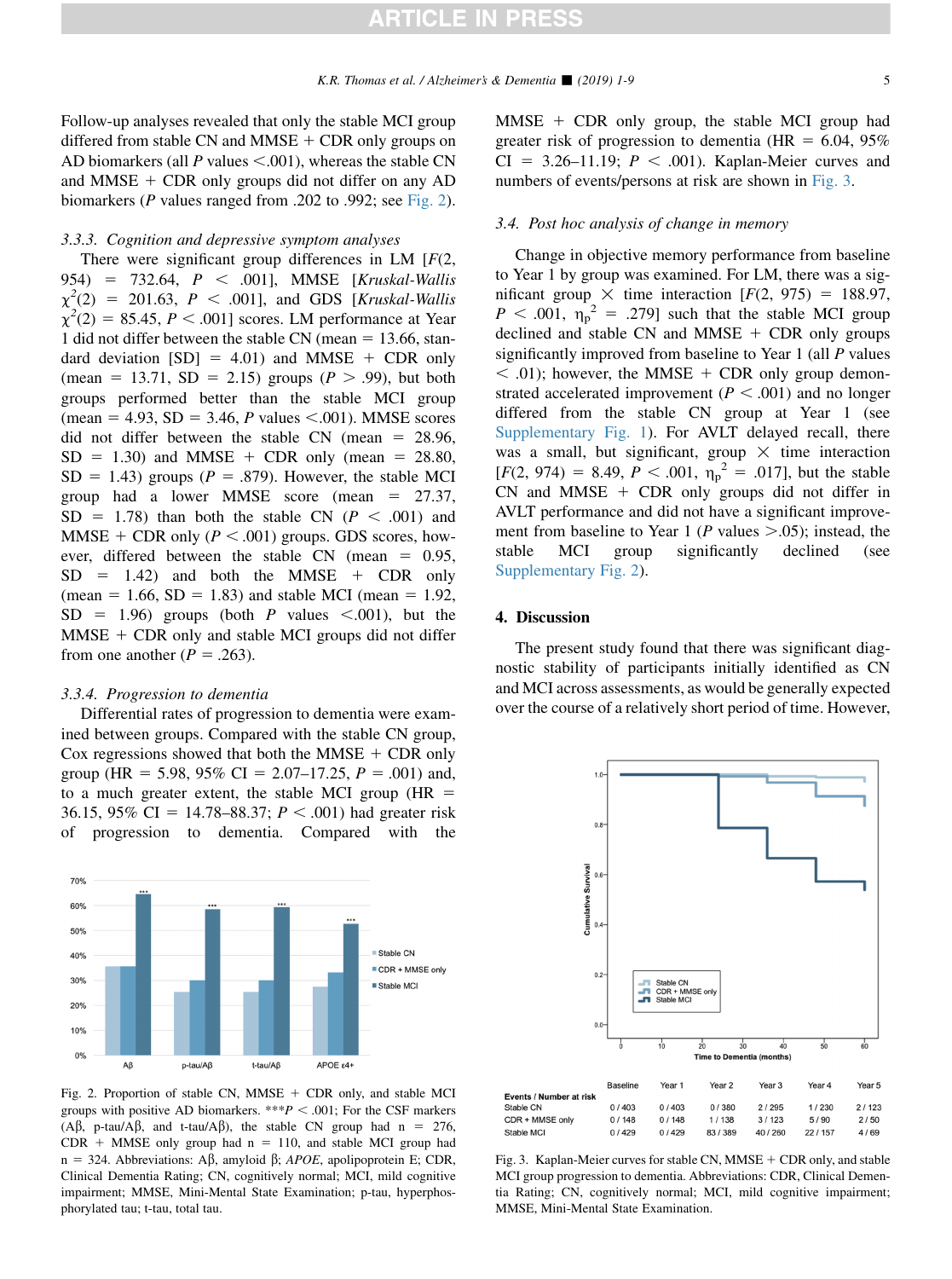## **ARTICLE IN PRESS**

the reversion rate of 3% appears to be substantially lower than data reported in meta-analyses showing typical reversion rates of  $18\%$  [\[5\]](#page-8-0) and  $24\%$  [\[6\]](#page-8-0). Furthermore,  $3\%$  is notably lower than the most conservative estimates of reversion in clinical samples of 8% [\[5\]](#page-8-0) and 14% [\[6\]](#page-8-0), despite the fact that these meta-analyses included several studies that used similar criteria to those used in ADNI (i.e., Mayo and Petersen et al. [\[8\]](#page-8-0) or International Working Group [\[9\]](#page-8-0) criteria).

This very low reversion rate appeared to be at least partly related to incomplete application of the components of ADNI's cognitive diagnostic criteria (MMSE, CDR, and LM) at Year 1, as only 65.1% of those considered stable MCI continued to meet the cutoffs for all three components of the criteria at Year 1. The largest portion of participants who did not meet all three components of the criteria at follow-up was a group who met the MMSE and CDR components, but not LM (22.5% of the stable MCI sample). These MMSE  $+$  CDR only participants performed above the MCI cutoffs on the LM component of the criteria. Because the MMSE cutoff was the same for both ADNI CN and MCI classifications, it appears that ADNI diagnosticians weighted the CDR more heavily than LM, despite the CDR's reliance on subjective reporting from the participant and study partner. ADNI's diagnostic reliance on the CDR is also embedded within these three operationalized components of the criteria; only the CDR has completely mutually exclusive categories for identifying CN versus MCI participants. As mentioned previously, the MMSE cutoffs do not discriminate between CN and MCI participants (the criteria completely overlap). For LM, there is considerable overlap between CN and E-MCI cutoffs for ADNI GO and ADNI 2. Thus, the diagnosis of individuals with objective test performance that falls in this "borderzone" (i.e., CN or E-MCI based on MMSE and LM scores) relies solely on the more subjective CDR ratings.

These findings are consistent with our previous work showing that about one-third of ADNI-defined MCI participants have cognitive functioning [\[12\],](#page-8-0) AD biomarkers [\[12–](#page-8-0) [14,16\],](#page-8-0) and everyday functioning [\[15\]](#page-8-0) that is more consistent with CN than MCI participants (i.e., false-positive MCI diagnosis). The present study adds to our previous work by showing that, when more weight is given to more subjective (CDR) than objective (LM) information in the diagnostic decision-making process, there is a greater propensity for diagnostic misclassification, including artificially high rates of MCI stability.

Inconsistencies between the subjective reporting of the participant or study partner on the CDR and objective memory performance on LM (i.e., over-reporting cognitive or functional difficulties on the CDR in the context of intact objective performance) may be at least partially related to depressive symptoms [\[19–21\].](#page-8-0) Despite normal performance on objective memory (LM) and global cognition (MMSE) tests at Year 1, participants in the  $MMSE + CDR$  only group reported more depressive symptoms than the stable CN group. However, the severity of their depressive symptoms did not differ from symptoms of the stable MCI group. Although the severity of the depressive symptoms reported by both the MMSE  $+$  CDR only and stable MCI groups were well below clinically significant levels, the difference in reported symptoms at Year 1 between the  $MMSE + CDR$  only and the stable CN groups may contribute to the inconsistency between LM performance and CDR score for the MMSE  $+$  CDR only group.

When the MMSE  $+$  CDR only group was compared with stable MCI participants who met all three components of the MCI criteria and stable CN participants, results showed that the MMSE  $+$  CDR only group had a lower proportion of positive AD biomarkers (CSF and genetic susceptibility) at baseline than the stable MCI group, and they did not differ from the stable CN participants on any of these biofluid and genetic susceptibility markers. A similar pattern of findings was found for objective memory performance and global cognition at Year 1, in that both the stable CN and MMSE  $+$  CDR only groups had better performance than the stable MCI group but did not differ from one another. These findings suggest that the MMSE  $+$  CDR only group would have been better characterized as CN (and with low biomarker positivities) and not MCI at Year 1. Had the  $MMSE + CDR$  only participants been diagnosed as CN at Year 1 follow-up (i.e., reverter), the ADNI reversion rate would have been at least 21.8%, which is consistent with two recent meta-analyses showing rates of reversion at  $18\%$  [\[5\]](#page-8-0) and  $24\%$  [\[6\]](#page-8-0).

When the rates of progression to dementia for more than 5 years were examined, the stable MCI participants progressed to dementia at a significantly faster rate than the stable CN or the MMSE  $+$  CDR only groups. Although the MMSE  $+$  CDR only group progressed to dementia faster than the stable CN group, this risk was much lower than that of the stable MCI group, consistent with the differences in biomarker positivity. Prior work suggests that MCI participants that revert to CN status ultimately progress to dementia at a faster rate than those initially diagnosed as  $CN$  [\[4\]](#page-7-0). The HR for risk of dementia in the MMSE + CDR only group (HR =  $5.98$ ) is consistent with previous studies examining the risk of progression to dementia in reverters compared with baseline normal participants (e.g., HRs of 6.6 in the Mayo study [\[4\]](#page-7-0) and 6.4 in the Sydney Memory and Aging Study [\[22\]\)](#page-8-0).

The reasons for what appears to be a greater focus on the CDR than the LM performance at Year 1 follow-up are unclear, although bias (e.g., expectancy, confirmation, and anchoring) might be a possibility if the diagnosticians had awareness of a participant's prior year's diagnosis when deciding on their Year 1 diagnosis. This notion is consistent with past work that has also noted how bias may negatively impact diagnostic decisions if researchers are not blinded to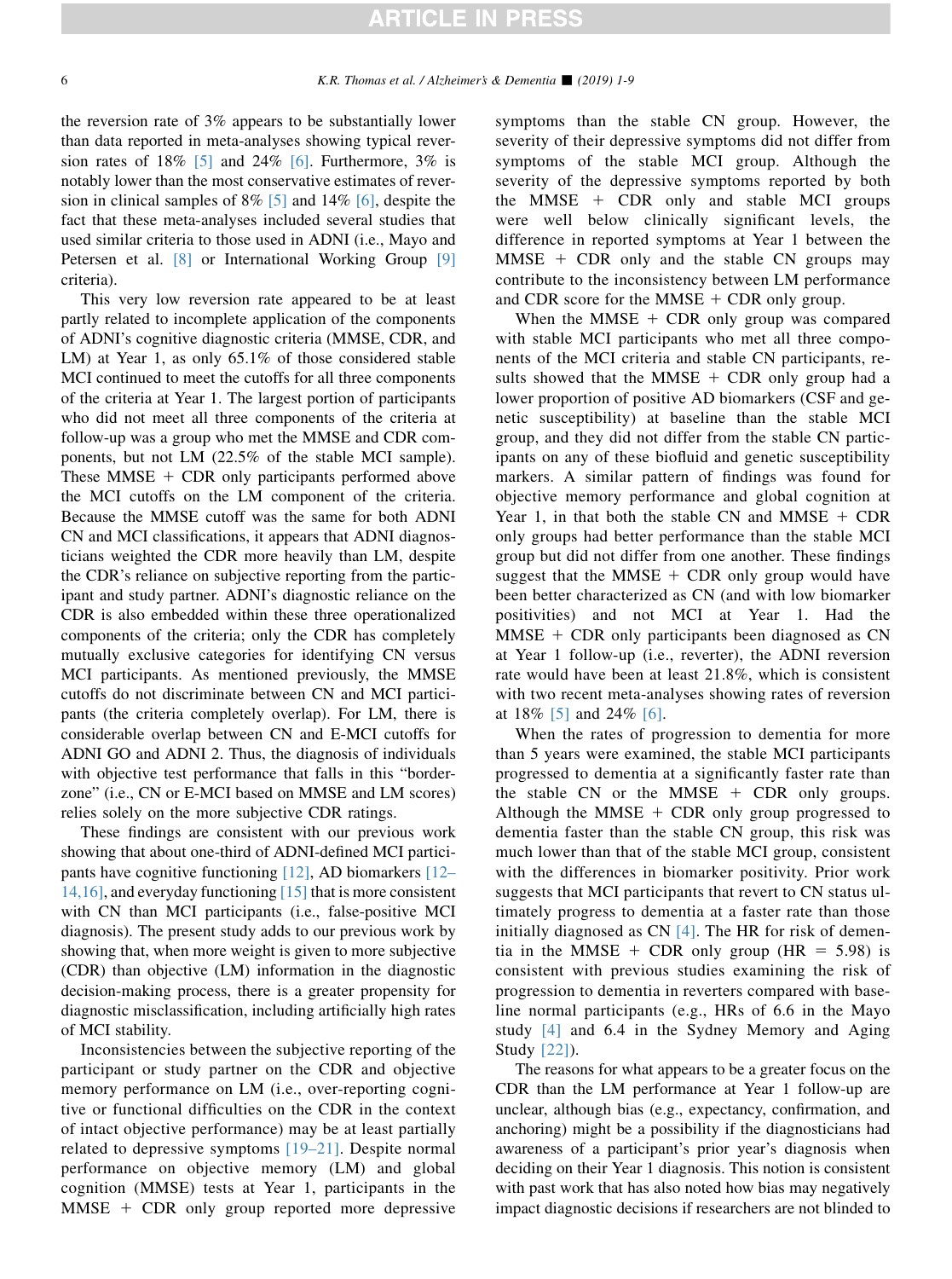past diagnoses [\[3\].](#page-7-0) Furthermore, based on the protocol manuals available on the ADNI website [\(http://adni.loni.usc.edu/](http://adni.loni.usc.edu/methods/documents/) [methods/documents/\)](http://adni.loni.usc.edu/methods/documents/), the protocol appears to be vague regarding how to diagnose participants at follow-up visits and how to handle inconsistent results among the components of the classification criteria. An additional factor that likely made classification difficult was the inconsistency in the LM criteria between ADNI 1 and ADNI GO/ADNI 2. In ADNI GO and ADNI 2, LM was used to distinguish E-MCI from L-MCI. Thus, participants were classified as MCI using slightly different criteria between ADNI waves. The current investigation used the E-MCI criteria for all participants because this was more lenient (i.e., LM cutoff for E-MCI is more easily met than the cutoff for L-MCI). However, this approach provides the most conservative estimate of individuals that did not meet all three components of the MCI criteria, and it is likely that even fewer participants who were considered by ADNI to be stable MCI from baseline to Year 1 would have met the MCI LM criteria at Year 1 had the L-MCI criteria been applied.

The findings that a large proportion of ADNI MCI participants were not accurately identified as reverters and instead retained a potentially false-positive diagnosis of MCI could have significant clinical and research implications. Maintaining a diagnosis of MCI when objective testing suggests reversion may have clinical and research consequences. From a psychological perspective, being consistently diagnosed with MCI despite having normal memory performance has unknown, yet potentially detrimental effects. Prior work has shown that knowledge of one's own APOE ε4 allele status, for example, may have a negative effect on both subjective and objective memory performances relative to APOE ε4 carriers without knowledge of their genotype [\[23\].](#page-8-0) In addition, there are significant implications of including these potential reverters in analyses that examine the longitudinal trajectories of AD biomarkers. We found the MMSE  $+$  CDR only group to have very similar AD biomarker profiles as stable CN participants. Therefore, participants who are mislabeled as "stable MCI" but do not actually meet criteria for MCI may be negatively impacting our understanding of AD biomarker trajectories or washing out effects of biomarkers as predictors of progression to dementia.

One potential difficulty in relying on objective memory performance in serial assessment is the accounting for possible practice effects. Previous work has identified significant practice effects of memory tests within ADNI [\[24\],](#page-8-0) so we speculated that perhaps ADNI diagnosticians considered the potential for practice effects when diagnosing MCI at Year 1 despite normal LM performance. However, examination of the baseline-to-Year 1 change in LM and AVLT memory measures showed that stable CN and  $MMSE + CDR$  only groups did not differ at Year 1 on either measure and did not differ on AVLT performance at baseline. Together, these data suggest that the  $MMSE + CDR$  only change in performance from baseline to Year 1 is more likely regression to the mean than an elevated practice effect given the much smaller practice effect (likely not because of ceiling effects) of the stable CN group on LM and the similar performances at both baseline and Year 1 on the AVLT. Notably, these findings add to the literature that highlights the importance of using multiple objective neuropsychological measures in a diagnosis of MCI [\[10,25\]](#page-8-0). There has been considerable work showing that, within a neurologically normal population, the proportion of individuals with at least one impaired score is high [\[26–28\],](#page-8-0) again emphasizing the importance on balancing reliability of impairment through the use of more than one test in a domain.

It is important to note that our study focused on the 1 year of follow-up for examining diagnostic stability. Future work examining the stability, reversion, and progression rates over longer follow-up periods in more detail will expand on the present findings. In addition, future work should examine the precision with which other large aging studies adhere to their diagnostic criteria and how diagnostic decisions are made when the criteria are mixed. This type of detailed inspection of diagnostic criteria may be particularly relevant to clinical trials because false positive errors and artificial diagnostic stability could mask potential results [\[29\].](#page-8-0)

There is a small subset of ADNI participants with autopsy data, and it would be ideal to determine that the  $MMSE + CDR$  only group did not go on to develop AD pathology, although autopsy confirmation of individuals who were CN or MCI at baseline is not without issues. Most older adults with normal cognition or mild cognitive changes will live many years past the date of an initial observation, and autopsies will capture new pathology that may have developed after that baseline observation. However, reliance on CSF biomarkers is also not without limitations. Although CSF  $A\beta_{1-42}$  and tau-A $\beta$  ratios (t-tau/  $A\beta$ , p-tau/ $A\beta$ ) have shown strong concordance with  $A\beta$ PET and level of cognitive impairment [\[18,30\]](#page-8-0), CSF AD biomarkers are limited in that there is no way to determine regional patterns that may be evident on PET. Furthermore, CSF  $\mathbf{A}\beta_{1-42}$  levels have been shown to be decreased in other neurodegenerative processes (i.e., Lewy body dementia) [\[31,32\];](#page-8-0) similarly, CSF tau levels have been shown to be increased in non-AD pathologies (e.g., Creutzfeldt-Jakob disease, stroke) [\[33\].](#page-8-0) Despite these limitations, the ability to incorporate CSF AD markers that correspond to their baseline assessment is a relative strength of the ADNI study.

The present study, consistent with prior ADNI work, showed a very low MCI-to-CN reversion rate over 1 year. It also demonstrated that when all features of the criteria were not met, the more subjective CDR was weighted more heavily than the objective memory measure (LM) in the diagnostic decision-making process, resulting in an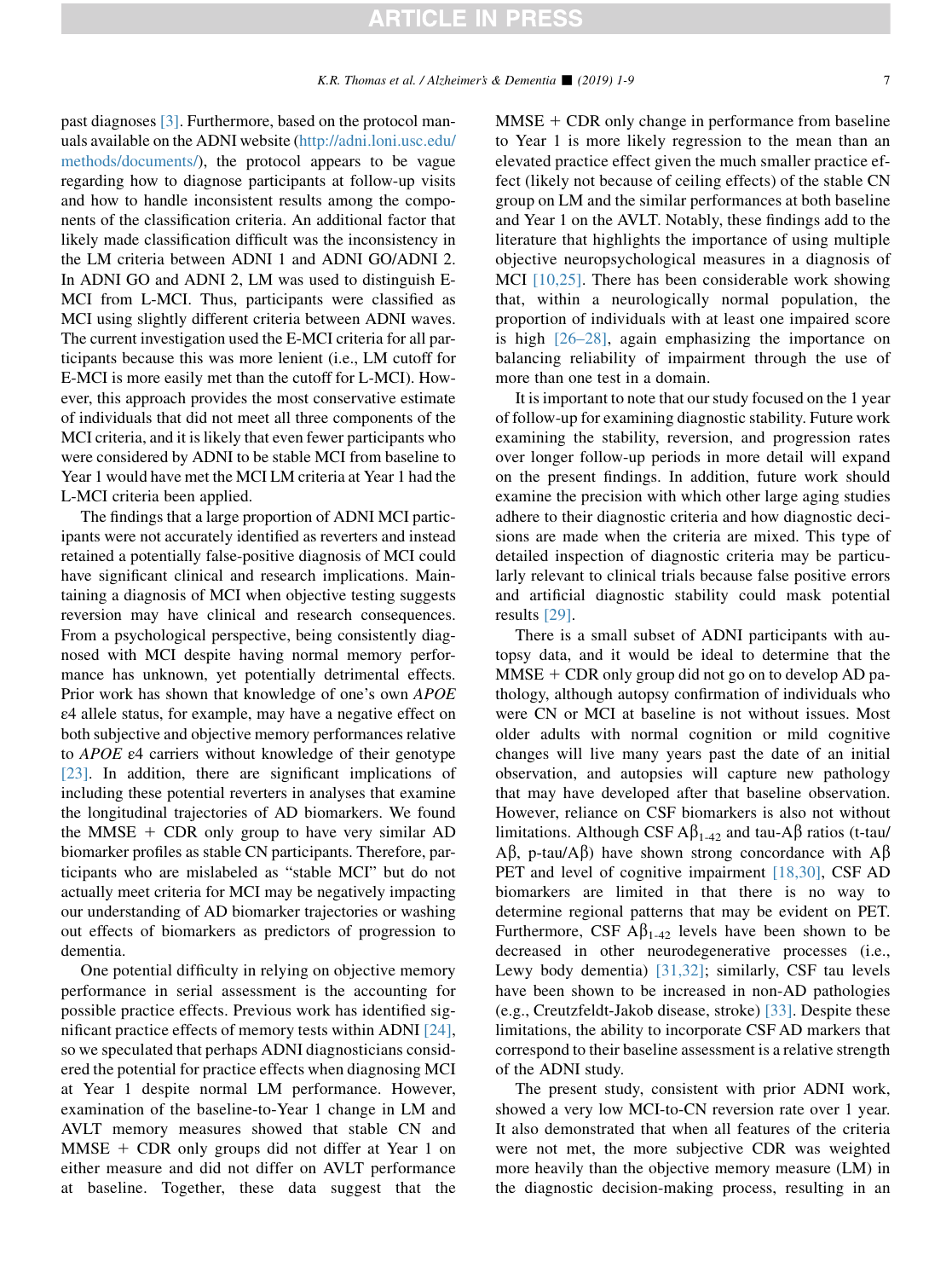<span id="page-7-0"></span>artificially low reversion rate. These findings are further supported through biofluid and genetic markers, progression rates, and memory changes, which all suggest that baseline MCI participants with normal memory scores at Year 1, despite a CDR score of 0.5, would have likely been better classified as CN at Year 1. Our future directions for this work include examination of diagnostic stability, reversion, and progression rates in ADNI using MCI criteria that are based on actuarial neuropsychological test performances [\[10,11\].](#page-8-0) The use of objective neuropsychological scores in a way that balances sensitivity and reliability (i.e., two impaired cognitive scores within a cognitive domain, rather than one impaired LM score) may provide a method to more precisely identify stable MCI participants and differentiate them from true reverters who are CN at follow-up.

#### Acknowledgments

This work was supported by NIH grants R01 AG049810 (M.W.B.), K24 AG026431 (M.W.B.), and P50 AG005131 (D.R.G., D.P.S., S.D.E.), the Alzheimer's Association (AARF-17-528918 to K.R.T. and AARG-17-500358 to E.C.E.), and the U.S. Department of Veterans Affairs Clinical Sciences Research and Development Service (Career Development Award-2 1IK2 CX001415-01A1 to E.C.E.). Data collection and sharing for this project was funded by the Alzheimer's Disease Neuroimaging Initiative (ADNI) (National Institutes of Health Grant U01 AG024904) and DOD ADNI (Department of Defense award number W81XWH-12-2-0012). ADNI is funded by the National Institute on Aging, the National Institute of Biomedical Imaging and Bioengineering, and through generous contributions from the following: AbbVie, Alzheimer's Association; Alzheimer's Drug Discovery Foundation; Araclon Biotech; BioClinica, Inc; Biogen; Bristol-Myers Squibb Company; CereSpir, Inc; Cogstate; Eisai Inc; Elan Pharmaceuticals, Inc; Eli Lilly and Company; EuroImmun; F. Hoffmann-La Roche Ltd and its affiliated company Genentech, Inc; Fujirebio; GE Healthcare; IXICO Ltd; Janssen Alzheimer Immunotherapy Research & Development, LLC; Johnson & Johnson Pharmaceutical Research & Development LLC; Lumosity; Lundbeck; Merck & Co, Inc; Meso Scale Diagnostics, LLC; NeuroRx Research; Neurotrack Technologies; Novartis Pharmaceuticals Corporation; Pfizer Inc; Piramal Imaging; Servier; Takeda Pharmaceutical Company; and Transition Therapeutics. The Canadian Institutes of Health Research is providing funds to support ADNI clinical sites in Canada. Private sector contributions are facilitated by the Foundation for the National Institutes of Health ([www.fnih.org](http://www.fnih.org)). The grantee organization is the Northern California Institute for Research and Education, and the study is coordinated by the Alzheimer's Therapeutic Research Institute at the University of Southern California. ADNI data are disseminated by the Laboratory for Neuro Imaging at the University of Southern California.

#### Supplementary data

Supplementary data to this article can be found online at [https://doi.org/10.1016/j.jalz.2018.10.008.](https://doi.org/10.1016/j.jalz.2018.10.008)

### RESEARCH IN CONTEXT

- 1. Systematic review: The authors reviewed studies (e.g., using PubMed) related to mild cognitive impairment (MCI) diagnostic stability and reversion. MCI-to-normal reversion rates vary widely, depending on the study and MCI criteria. The reversion rate previously reported in Alzheimer's Disease Neuroimaging Initiative (ADNI) was lower than all other studies included in a recent meta-analysis.
- 2. Interpretation: Results suggest that the low reversion rate in ADNI may be driven by weighting the subjective Clinical Dementia Rating more heavily than the objective memory test, resulting in the continuation of the MCI diagnosis at 1-year of follow-up, despite normal memory and biomarkers. Had those subjects with normal memory performance been classified as cognitively normal at follow-up, the ADNI reversion rate would be more consistent with the literature.
- 3. Future directions: Future work will examine MCI-tonormal reversion using MCI criteria based on objective neuropsychological test performances. We will determine whether a comprehensive neuropsychological approach provides an improved method for differentiating stable MCI participants from "reverters" who are cognitively normal at follow-up.

#### References

- [1] [Albert MS, DeKosky ST, Dickson D, Dubois B, Feldman HH, Fox NC,](http://refhub.elsevier.com/S1552-5260(18)33603-3/sref1) [et al. The diagnosis of mild cognitive impairment due to Alzheimer's](http://refhub.elsevier.com/S1552-5260(18)33603-3/sref1) [disease: Recommendations from the National Institute on Aging-Alz](http://refhub.elsevier.com/S1552-5260(18)33603-3/sref1)[heimer's Association workgroups on diagnostic guidelines for Alz](http://refhub.elsevier.com/S1552-5260(18)33603-3/sref1)[heimer's disease. Alzheimers Dement 2011;7:270–9.](http://refhub.elsevier.com/S1552-5260(18)33603-3/sref1)
- [2] [Manly JJ, Tang M-X, Schupf N, Stern Y, Vonsattel J-PG, Mayeux R.](http://refhub.elsevier.com/S1552-5260(18)33603-3/sref2) [Frequency and course of mild cognitive impairment in a multiethnic](http://refhub.elsevier.com/S1552-5260(18)33603-3/sref2) [community. Ann Neurol 2008;63:494–506.](http://refhub.elsevier.com/S1552-5260(18)33603-3/sref2)
- [3] [Pandya SY, Clem MA, Silva LM, Woon FL. Does mild cognitive](http://refhub.elsevier.com/S1552-5260(18)33603-3/sref3) [impairment always lead to dementia? A review. J Neurol Sci 2016;](http://refhub.elsevier.com/S1552-5260(18)33603-3/sref3) [369:57–62](http://refhub.elsevier.com/S1552-5260(18)33603-3/sref3).
- [4] [Roberts RO, Knopman DS, Mielke MM, Cha RH, Pankratz VS,](http://refhub.elsevier.com/S1552-5260(18)33603-3/sref4) [Christianson TJH, et al. Higher risk of progression to dementia in](http://refhub.elsevier.com/S1552-5260(18)33603-3/sref4) [mild cognitive impairment cases who revert to normal. Neurology](http://refhub.elsevier.com/S1552-5260(18)33603-3/sref4) [2014;82:317–25](http://refhub.elsevier.com/S1552-5260(18)33603-3/sref4).